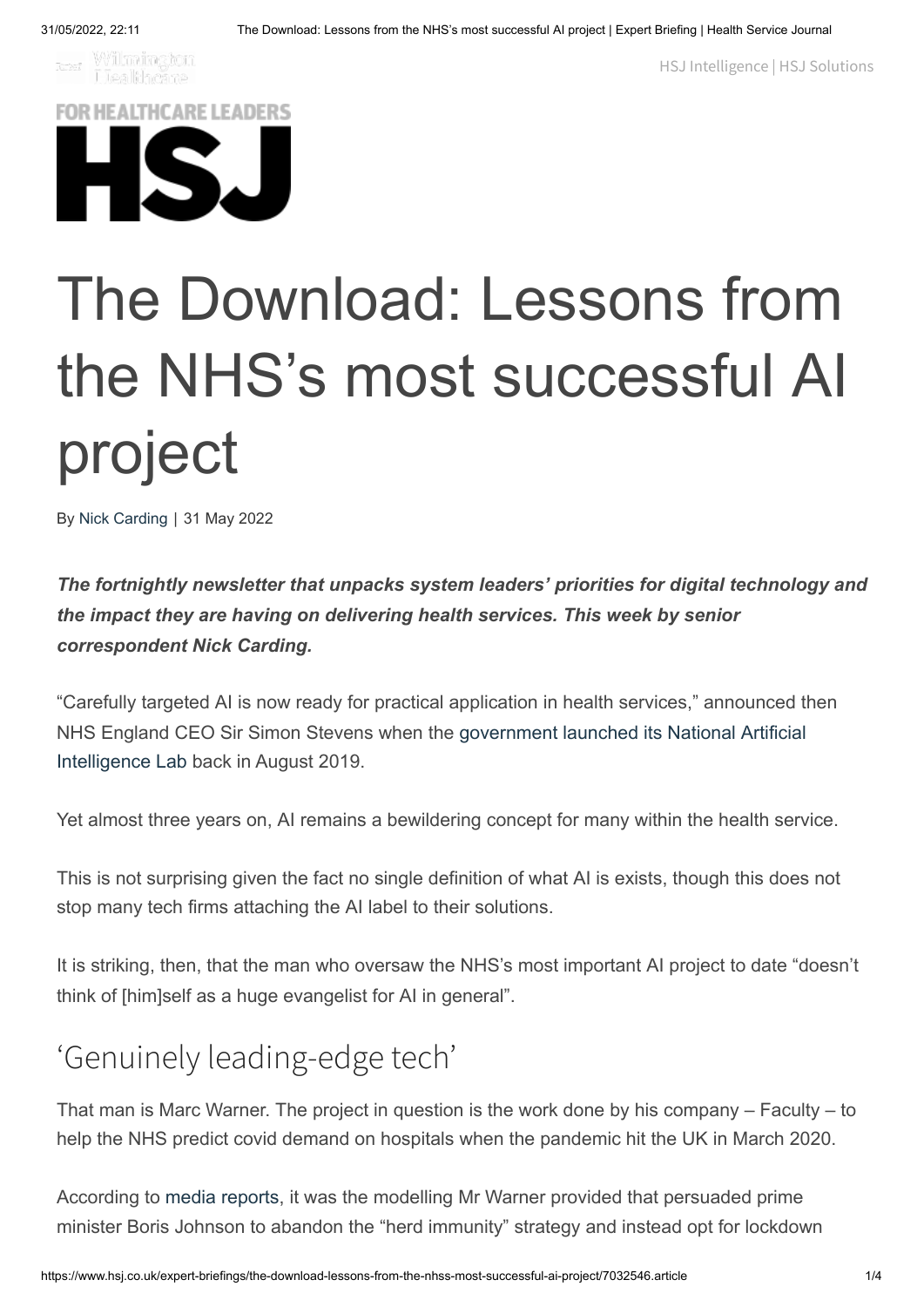31/05/2022, 22:11 The Download: Lessons from the NHS's most successful AI project | Expert Briefing | Health Service Journal

measures, while Dominic Cummings, former chief advisor to the prime minister, heaped praise on him a year ago during that [infamous hearing in front of two parliamentary select committees](https://www.hsj.co.uk/coronavirus/cummings-hancock-lied-to-everybody-and-wrongly-accused-stevens-over-ppe/7030161.article).

After his intervention at No. 10, Mr Warner's attention shifted quickly to helping NHSE respond to the outbreak, with Faculty among the companies which played a major role in the success of the NHS covid-19 data store.

Prior to the pandemic, the company was already working with the health service as NHSX's strategic partner for the aforementioned AI lab, and it had previously helped the East Midlands Imaging Network with a breast screening project.



Marc Warner, CEO of Faculty.

But it was Faculty's work with the covid-19 data store that saw the NHS access what Mr Warner describes as "the most sophisticated use of genuinely leading-edge tech in the context of important decision-making in the NHS".

Using the information provided in the data store, Faculty built predictive models to forecast demand on hospitals throughout the pandemic and proved to be an invaluable tool for NHS chiefs.

While creating the modelling was a "very complex challenge", Faculty

also had the tricky task of helping busy NHSE chiefs understand and trust the forecasts.

"Every day at 5.30pm, we sat down with the leadership and explained what was going on and what the forecasts were showing," Mr Warner says.

"Over time, we built more validation into the tool itself because we wanted to make sure they trusted it the right amount.

"They could see what we had forecast and then also the real data showing what had happened, and we made that open so they could see where we were confident and less confident."

Asked if Faculty's forecasts were correct from the outset, Mr Warner confirms they were, but adds it was simpler at the start as fewer issues, such as testing and public behaviour, needed to be factored in.

"Over time, when things got released and there were complicated patterns and people changing their behaviour, it became harder to forecast. It was easier to make predictions at the start of the pandemic than at the end," he says.

## Exploiting AI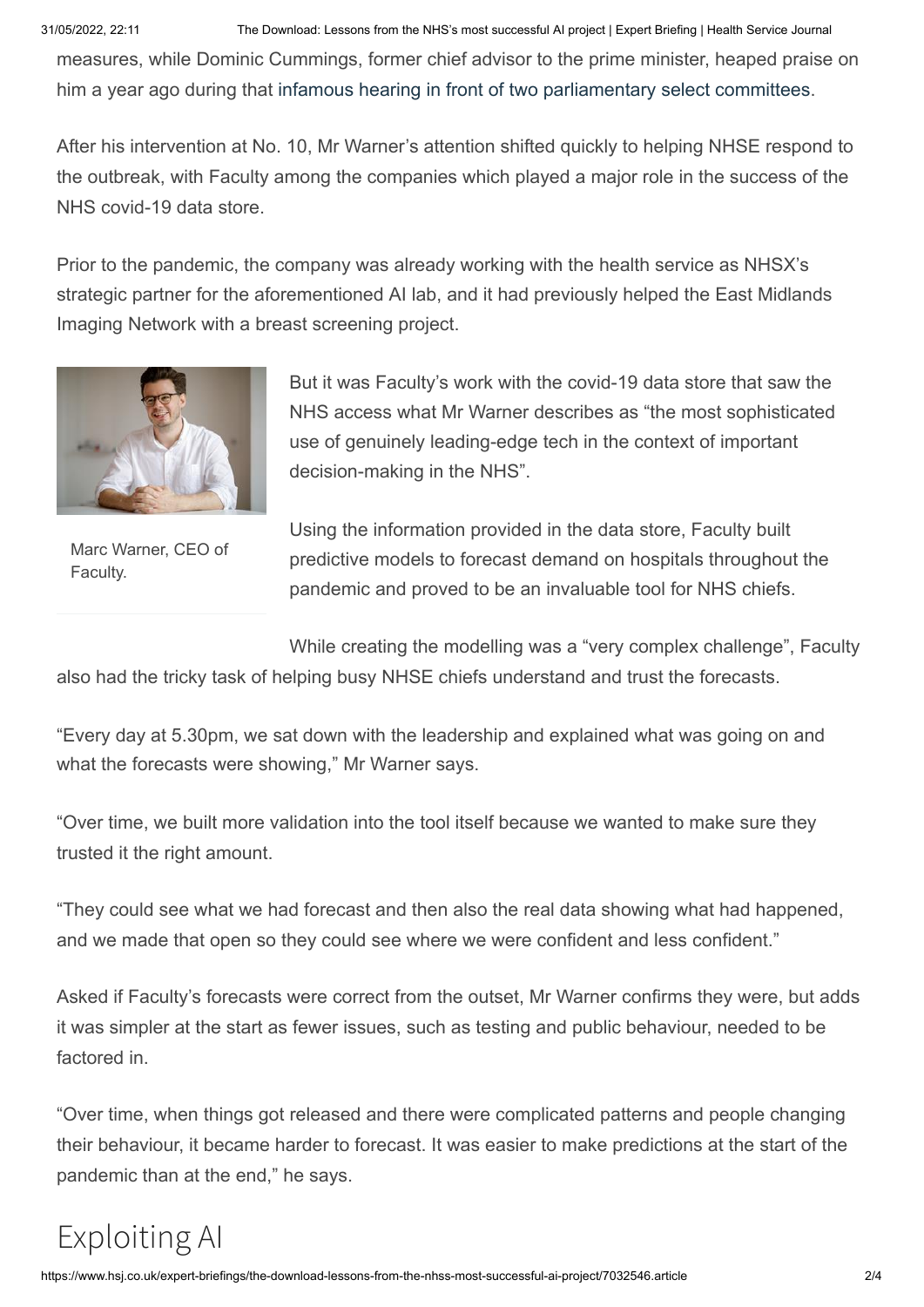As the *Download* has [written previously](https://www.hsj.co.uk/expert-briefings/the-download-the-story-of-the-covid-19-data-store/7029556.article), the covid-19 data store is one of the best examples of the game-changing role data can play for the NHS, if it is collected, stored, analysed and acted upon in the right way.

Faculty's ability to accurately forecast covid demand at hospitals raises the obvious question of how this type of technology can be used to help the NHS going forward.

It is while pondering this that Mr Warner makes his comment about not being AI's most staunch cheerleader.

"I don't think anyone should be priding themselves on whether their solution uses AI – it should be on whether your solution is helping patients," he says.

"In certain circumstances, AI unlocks very powerful new capabilities that mean you can serve patients better. But, we should do things as simply as possible and go as deep as possible when required."

He identifies two main areas where he thinks AI should play its biggest role. These are diagnostics, where much AI-related activity is ongoing for issues like improving imaging and automating diagnoses through symptom-checkers, and the operation of the NHS – in other words, making the NHS more efficient, for example, by being better at forecasting demand and managing available resources accordingly.

It is in this second area that Mr Warner is focusing Faculty's work, which, despite being "a bit less flashy", potentially holds "greater value", he says.

"Until covid kicked off, the majority of AI-based solutions were in the diagnostics space, but then covid became such an urgent problem and the operational stuff suddenly became so important," he adds.

Faculty's forecasting tool is now being [rolled out to more than 100 trusts](https://www.computerweekly.com/news/252515189/NHS-England-deploys-pilot-AI-tool-to-forecast-AE-admissions) to help them predict emergency department demand, which Mr Warner hopes will mark the start of more work with individual trusts. The tool's forecasts are based on data, including NHS Digital's emergency care data set and mobility data from Apple and Google.

Crucially, the modelling tool also attempts to show why demand rises or drops, which in tech speak is known as "explainability".

Mr Warner says explainability is key because it "helps NHS staff develop trust in the forecast and understand the cause behind an increase or decrease in admissions".